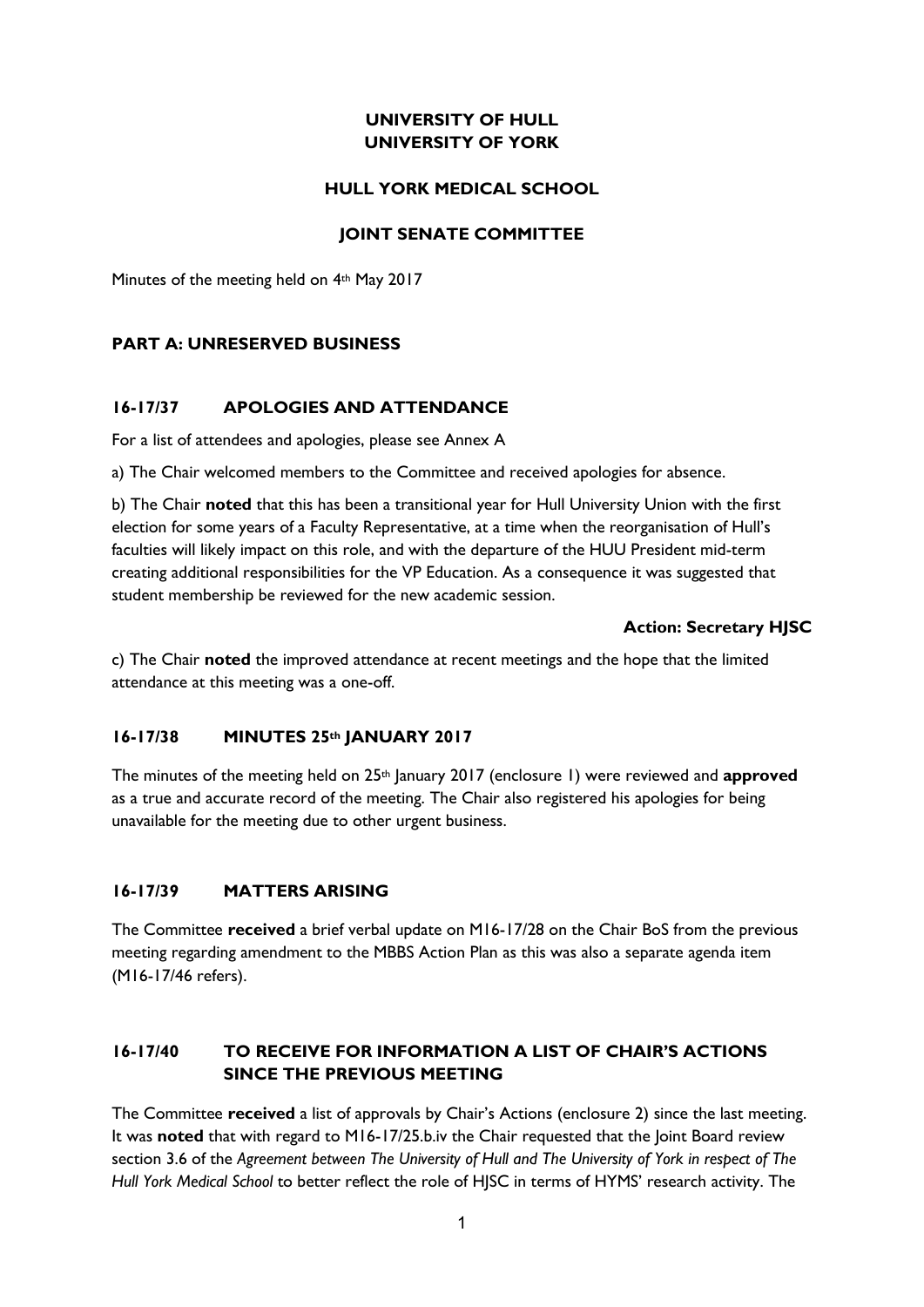Joint Chairs of the Joint Board considered and approved the request and the section will be reworded to: "*HJSC to receive information on relevant research activity through the Dean's Report, and monitor any matters pertaining to research degrees*". The Memorandum of Agreement will now be updated by the University of Hull Solicitor to reflect this amendment.

In reporting the decision of the Joint Board the Chair questioned the extent to which the Universities would actively oversee the full range of HYMS research activities. It was **decided** that the current processes for considering and monitoring strategic issues relevant to each University work well and it is often appropriate for bilateral communications rather than collective ones to recognise each University's research priorities.

It was **decided** that the Dean would include comment on high-level oversight of research in her report to the June 2017 Joint Board with a request it reflects upon the most appropriate processes to ensure comprehensive research oversight.

### **Action: Dean of HYMS**

# **16-17/41 TO CONSIDER MATTERS RAISED BY STUDENT REPRESENTATIVES**

The student representatives had no issues to raise with the Committee.

# **16-17/42 TO RECEIVE A WRITTEN REPORT FROM THE DEAN**

a) The Dean introduced her report (enclosure 3), highlighting that:

- i. There had been a number of recent teaching appointments including Professor Veysey as MBBS Programme Director and Professor Watt as Associate Dean (International), with a number of other posts having been, or shortly to be, advertised;
- ii. The Joint Board continues to review HYMS management and governance processes and that new HR processes are working well, with work in Planning, Finance and Registry remits to be undertaken;
- iii. Organisational changes in Hull resulting from the implementation of the new faculty structures have created some additional complexities for HYMS but that advantages of the creation of the new Faculty of Health Sciences of which HYMS is one School have also been identified;
- iv. HYMS is in the process of a branding review and that the plans for new branding will be brought for information to the next HJSC meeting;
- v. The initial outcome of the change to campus allocation policy for MBBS applicants was positive, with an asymmetric distribution of offers for places at Hull, but the expectation that the School will be on target for equally distributed registrations in the new academic year;
- vi. Postgraduate Taught programmes are progressing well and recruitment for the new year is encouraging on the whole;
- vii. A priority as Dean has been to meet with and develop the relationships with senior managers in the NHS Trust partners to discuss mutual needs and to support expansion plans within the School as part of the wider government context of growth in medical education;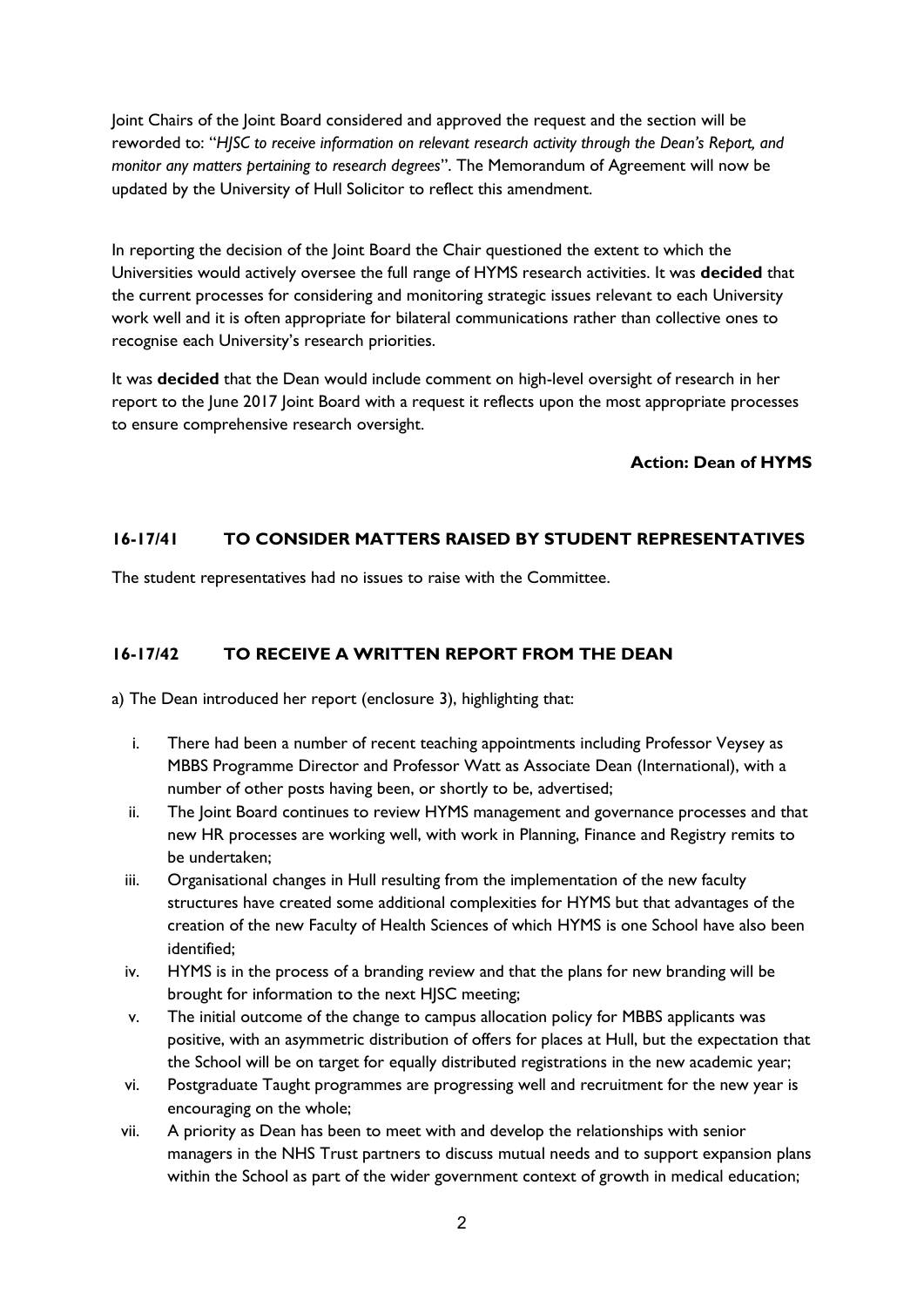- viii. As part of the ongoing implementation of the revised and delayed MBBS curriculum the planned changes to year 3 would be implemented in 2017 and those to year 4 in 2018, albeit with some appropriate adjustments to year 4 starting in 2017;
- ix. The School is reviewing the appointment of honorary and visiting roles process and that a proposal would be brought to the next HJSC meeting;
- x. The recent visit to the University of Kurdistan Hewler by the Associate Dean (International) and Head of Quality and Standards to discuss potential opportunities for collaborative partnership.

b) During the discussion it was **noted** that:

- i. The reorganisation of Hull's faculties has concluded with the creation of the Faculty of Health Sciences of which HYMS is a part. Within this model it is intended the 'strong schools' approach will be retained and respected, particularly in HYMS' case to recognise its existing strengths and unique position as a joint venture. It was also noted that with the exception of the COO no members of HYMS academic or senior professional services staff have taken roles within the new faculty structure though opportunities were available. As the new structures bed down structures and lines of communication will be established to ensure HYMS' input is facilitated and that any additional workload for some staff during the transitional phase eases.
- ii. The campus allocation policy had been implemented for the 2017 entry cycle as a pilot and on the a priori assumption that York would prove more attractive to applicants than Hull justifying a need to make more offers at Hull with the intention of a final equal distribution of places at registration. The Committee noted the Deputy Chair's concern with this assumption, proposing that in the absence of historical data the appropriate approach would be to assume an equal conversion rate and thus a need to offer an equal number of places at each university. The Dean reassured the Committee that the limited data on international student recruitment shows a preference for York, that this year is a pilot, the policy was being closely monitored and will reviewed, and that the expectation is that conversion rates should be equal with contingencies being prepared to address any need for students to swap university of registration to balance the allocation.
- iii. The position of postgraduate taught programmes was broadly healthy and that the new Clinical Anatomy and Physicians Associate Studies programmes had proven particularly attractive to applicants with an encouraging start also to deliver this academic year. Additionally it was noted that though the relative position of Human Anatomy and Evolution did not appear so positive, this programme expects to attract smaller numbers, often students that progress to PhD, and that through the partnership with York's Department of Archaeology modules often have very healthy student numbers.
- iv. The protracted implementation of the revised MBBS curriculum had been a result of staffing changes and a need to take additional time to fully prepare new teaching block structures, teaching materials and assessments. The changes now require a proposal to modify the programme which would need HJSC approval, though not to the extent that changes require GMC approval. It was also confirmed that students are aware of the majority of the plans and content with them, but that a concerted effort would be made to ensure that the details of those changes not yet shared with the year groups to be affected would be clearly communicated in due course, ahead of the respective cohort start dates for 2017/18.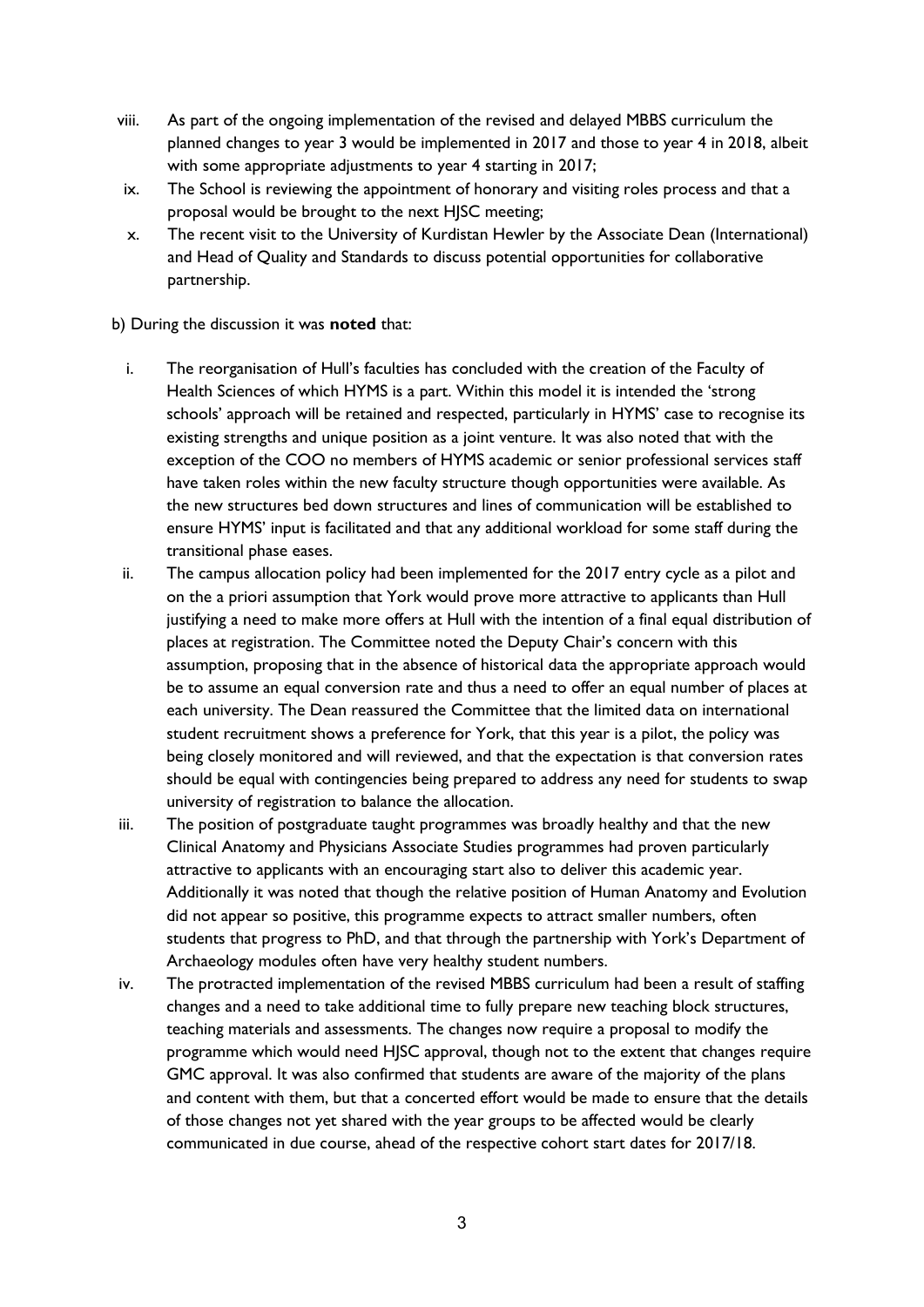v. There is no process at present for the consideration and approval of collaborative partnerships HYMS wishes to develop with external partners and in the context of its own lack of institutional legal autonomy. The Committee **discussed** briefly the potential benefits and limitations of a joint process for consideration of collaboration or of utilising the processes of one of the universities with the agreement of the other to respect any decisions made. It was **decided** that a pragmatic approach would be to consider potential collaborations on a case by case basis and to assess based on the context of the proposal which university's procedures to follow, in close consultation with the other. Furthermore, it was suggested that the Chair asks the Joint Board to consider and advise on this issue to ensure that top-level university governance requirements would be met by any particular individually or jointly considered collaboration. Also, the expertise of the respective International Offices and Partnerships Offices of the Universities should be utilised and be advised to liaise closely with HYMS and their counterparts in the other institution.

#### **Action: Chair**

Finally it was noted that the recent visit to the University of Kurdistan had been positive, though it was too early to suggest what initiatives might result, other than the continuation of the admissions agreement for the Diploma of Higher Education (Medical Sciences).

# **16-17/43 TO DISCUSS HYMS' PROPOSED RESPONSE TO THE DEPARTMENT OF HEALTH'S CONSULTATION ON EXPANDING NATIONALLY THE NUMBER OF MEDICAL DEGREE PLACES**

The Dean introduced the School's proposed response (enclosure 4) to the Department of Health (DoH) consultation *Expansion of Undergraduate Medical Education: A consultation on how to maximise the benefits from the increases in medical student numbers* (March 2017) and invited the Committee to inform the final version of the response ahead of its submission to the DoH. It was **noted** that the response had been prepared following considerable internal consultation and that it would also be reviewed by the Vice-Chancellors before being submitted.

The Committee **noted** that the response was very balanced and thoughtful, and HJSC provided the school with suggestions to craft some answers to both address DoH questions directly and to maximise the potential to further the School's interests. For example, with regard to consideration in any bidding process for additional MBBS places of geographical location in relation to underdoctored areas, expertise in training in under-recruited specialties such as general practice and in widening participation.

# **16-17/44 TO APPROVE THE REVISED CODE OF PRACTICE ON ASSESSMENT AND EXAMINATION FOR MBBS**

a) The Committee **considered** a proposal from the Board of Studies of a revised *Code of Practice on Assessment and Examination for MBBS* (enclosure 5) to address a need to articulate grade descriptors for progression and award decisions based on positive achievement of learning outcomes and a need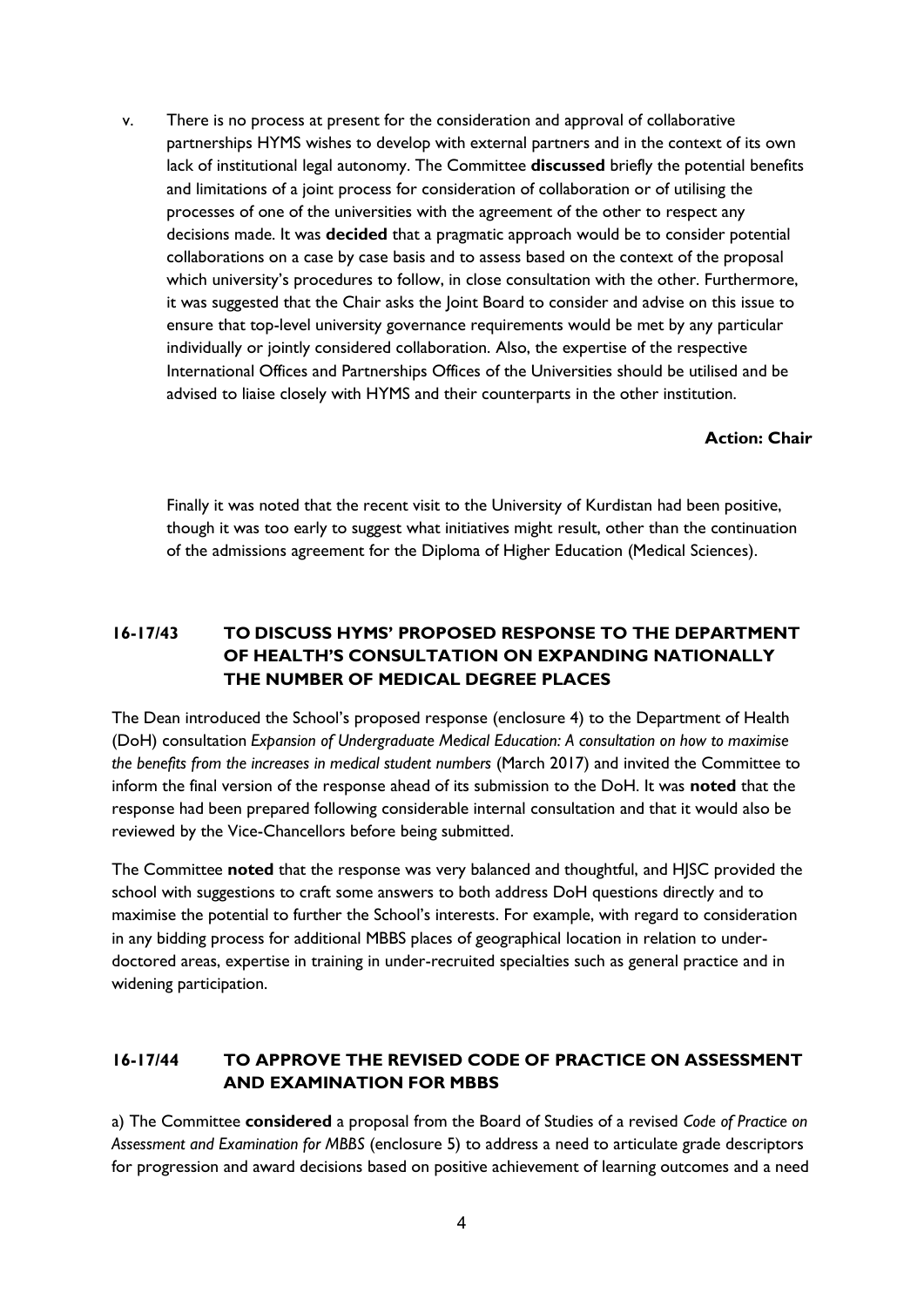to address a perceived disproportionate weighting of Scholarship and Special Interest Programme (SSIP) assessment components in the calculation of progression. The School requested HJSC approval to introduce the changes in assessment for all new and existing MBBS (including Diploma of Higher Education (Medical Sciences) students from the respective cohorts' start dates for the 2017/18 academic year.

b) The Committee **noted** the proposal to remove the grade of 'borderline' fail in Phase 1 (years one and two) and to require students to obtain at least a 'pass' in all summative assessments to progress or to be entitled to lower exit or intended awards. This would be with the exception of the *component parts* of the SSIP which would retain 'borderline fail' as a means to compensate for poor achievement which could be addressed through feedback and supportive interventions. The Committee was informed that the 'borderline fail' grade has had the effect of masking pastoral and study skills weaknesses allowing students to progress that then struggle in later stages of the programme. It was argued that removing the grade would avoid such instances occurring, enabling support mechanisms to be implemented at an earlier stage. The proposal to remove 'borderline fail' has been discussed with students and they were supportive.

c) The progression rules would also consider the SSIP as one assessment unit *for progression or award* decisions that would be passed or failed, rather than considering the individual components as three separate contributing assessment units. The change would retain the integrity of the assessment process and provide a supportive mechanism for students with study skill development needs. The Chair of the Student Staff Committee **reported** that students supported the retention of 'borderline fail' in the SSIP as it provided a safety net to students when undertaking these assessment tasks which were quite different in format to the majority of those to which they are exposed.

d) The Committee **approved** the proposal subject to the follow revisions being made:

- Correction of the cross-reference in section 13.1 of the Code of Practice;
- Revision of the accompanying SSIP Handbook (enclosure 5c) 'borderline fail' descriptor to read: "*Partly achieved most learning outcomes but showed…"*

e) In approving the proposal, the Committee **noted** the observations made by the Chief Operating Officer (COO) that the academic change in assessment policy had considerable practical implications for implementation as the current IT systems used for managing assessment data is outdated, bespoke and inflexible. The COO requested the assistance of the Universities to support an urgent review and risk assessment of the changes. The Committee gave its support to the Chair BoS and COO to follow up this issue with the appropriate University services.

### **Action: Chair BoS assisted by COO**

f) In **noting** HYMS' wish to implement the changes for all year groups from the start of the 2017/18 academic year, the Committee was reassured that a clear plan to communicate the changes to students was being prepared by the Board of Examiners and Assessment Team. Additionally, the Quality Officers of both Universities advised that though it would be usual to implement assessment changes for incoming students only, due to the complexities of the MBBS programme there was a case for implementing the change for existing students in their next academic year and onwards.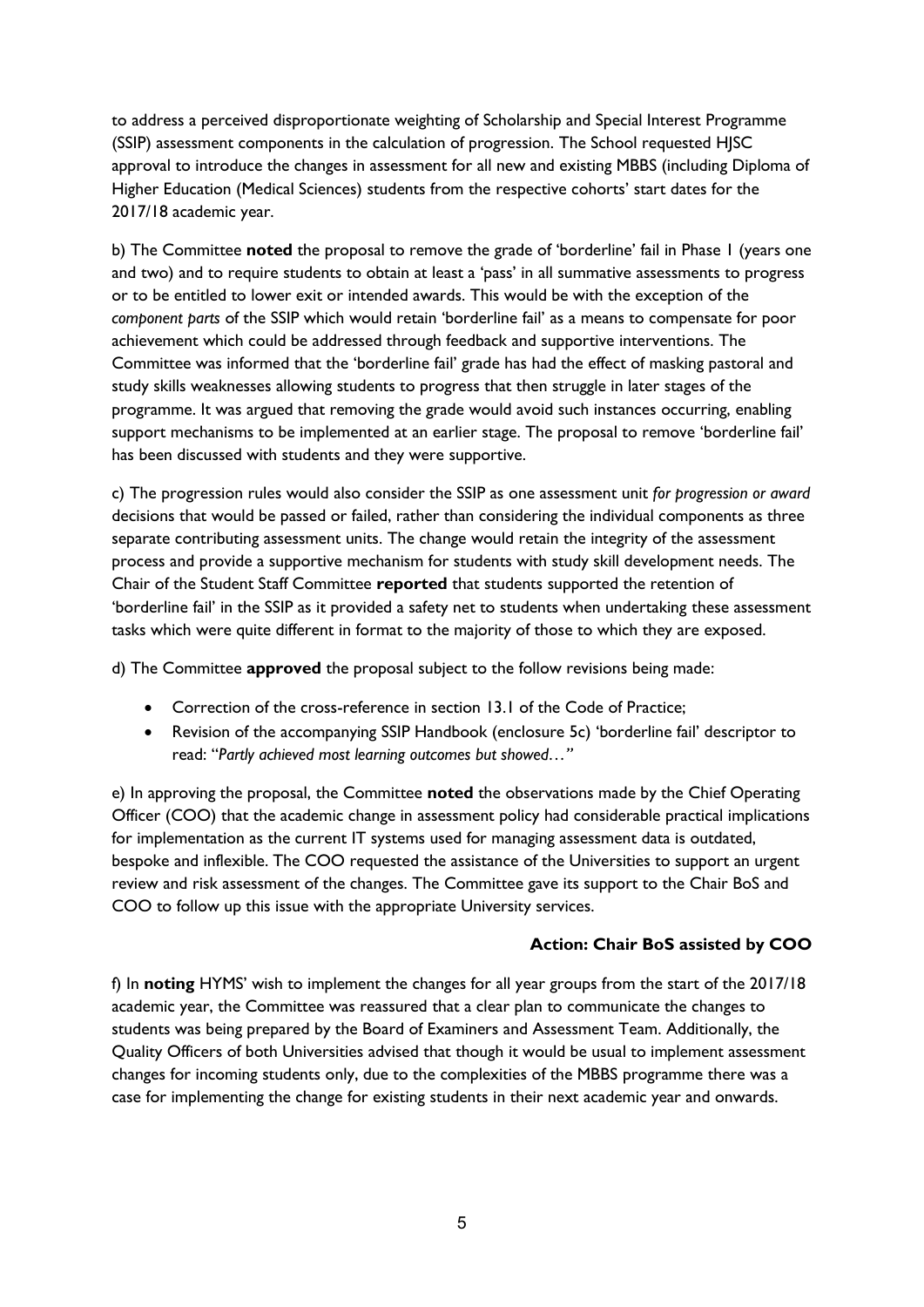# **16-17/45 TO RECEIVE THE ANNUAL REPORT ON WIDENING PARTICIPATION AND ADMISSION**

The Committee **received** the Annual Report on Widening Participation and Admission for the MBBS programme (enclosure 6). It was **noted** that HYMS' widening participation activity feeds into the Universities' reports also as part of the obligations for reporting to the Office for Fair Access, and that the School maintains well-established relationships with the Universities' WP teams.

### **16-17/46 TO RECEIVE AN UPDATE ON THE MBBS ACTION PLAN**

The Committee **received** a summary update on the implementation of the MBBS Action Plan (enclosure 7). It **noted** that the action on the Chair BoS from the last meeting (M16-17/28 refers) had yet to be completed and requested that a full updated copy of the Action Plan be submitted to the next HJSC meeting to monitor progress.

**Action: Chair BoS**

## **16-17/47 TO RECEIVE FOR INFORMATION THE MEDICAL SCHOOLS ANNUAL REPORT (MSAR) SUBMITTED TO THE GMC**

The Head of Quality and Standards **reported** that the GMC has stated that feedback would be available on the MSAR in time for the next HJSC meeting.

### **16-17/48 DATES OF REMAINING MEETINGS 2016-17 AND MEETINGS 2017-18**

• Wednesday 26th July 2017, 10.00am-12.00pm - 1st Floor meeting room HYMS York/ Loxley Hull

Dates of meetings for 2017-18

- Thursday 26th October 2017 2pm-4pm
- Wednesday 24th January 2018 10am-12pm
- Wednesday 18th April 2018 2pm-4pm
- Wednesday 25th July 10am-12pm

### **ANNEX A: Attendance**

#### **Members**

Professor Alan Speight (Chair, PVC Hull) Professor John Robinson (Deputy Chair, PVC York) – left during the item M16-17/44 Professor Una Macleod (Dean, HYMS) Dr Sam Cobb (Chair Board of Studies, HYMS) Dr Jacquie White (Hull Senate representative)